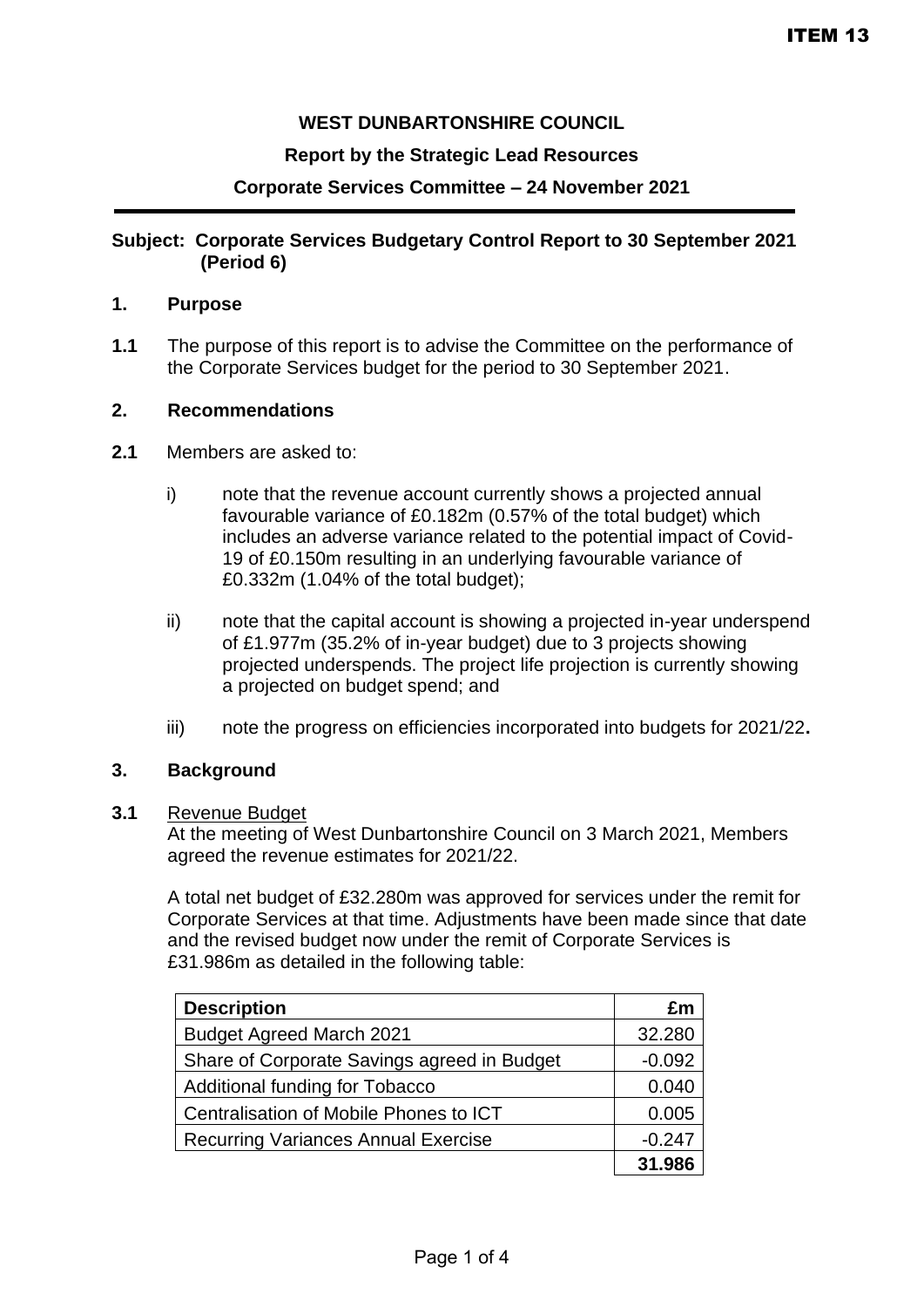# **3.2** Capital Budget

At the meeting of Council on 4 March 2021, Members also agreed the updated 10 year General Services Capital Plan for 2021/2022 to 2030/31. The next three years from 2021/22 to 2023/24 have been approved in detail with the remaining 7 years being indicative at this stage. The total project life budget approved for projects that have either commenced or are due to commence in that period total for Corporate Services was £16.305m.

## **4. Main Issues**

### Revenue Budget

- **4.1** The summary report at Appendix 1 identifies a projected annual favourable variance (underspend) of £0.182m (0.57% of the total budget), which includes an adverse variance related to the potential impact of Covid-19 of £0.150m. The underlying favourable variance is therefore £0.332m (1.04% of the total budget). The Covid-19 impact projection is based upon a range of assumptions as to how services will restart over the remainder of this financial year. Detailed service reports are attached as Appendix 2.
- **4.2** There are five projected annual variances in excess of £0.050m. Notes on these variances are highlighted and noted within Appendix 3, with additional information on action being taken to minimise or mitigate overspends where possible.
- **4.3** Although the report indicates that expenditure is favourable in comparison to that anticipated during the budget exercise, the present variance should be viewed in the knowledge that there are a number of variable factors which could arise between now and 31 March and which could affect the year end results.

## Capital Budget

**4.4** Appendices 5 to 7 highlight 3 projects as showing an in-year underspend and 21 projects on target. The reported underspends are as a result of project delays, some of which have been caused by Covid-19. The overall Corporate Services programme summary report at Appendix 5 shows that there is a projected £1.977m (35.2% of the total programmed budget) to be re-phased in future years. There are three significant variances within the Capital Budget, these are shown in the following table. See Appendix 6 for more details.

| <b>Project</b>                              | <b>Variance £m</b> |
|---------------------------------------------|--------------------|
| Heritage Capital Fund                       | (1.670)            |
| <b>ICT Modernisation</b>                    | (0.253)            |
| <b>Education Software Licensing Refresh</b> | (0.053)            |

## **5. People Implications**

**5.1** There are no people implications.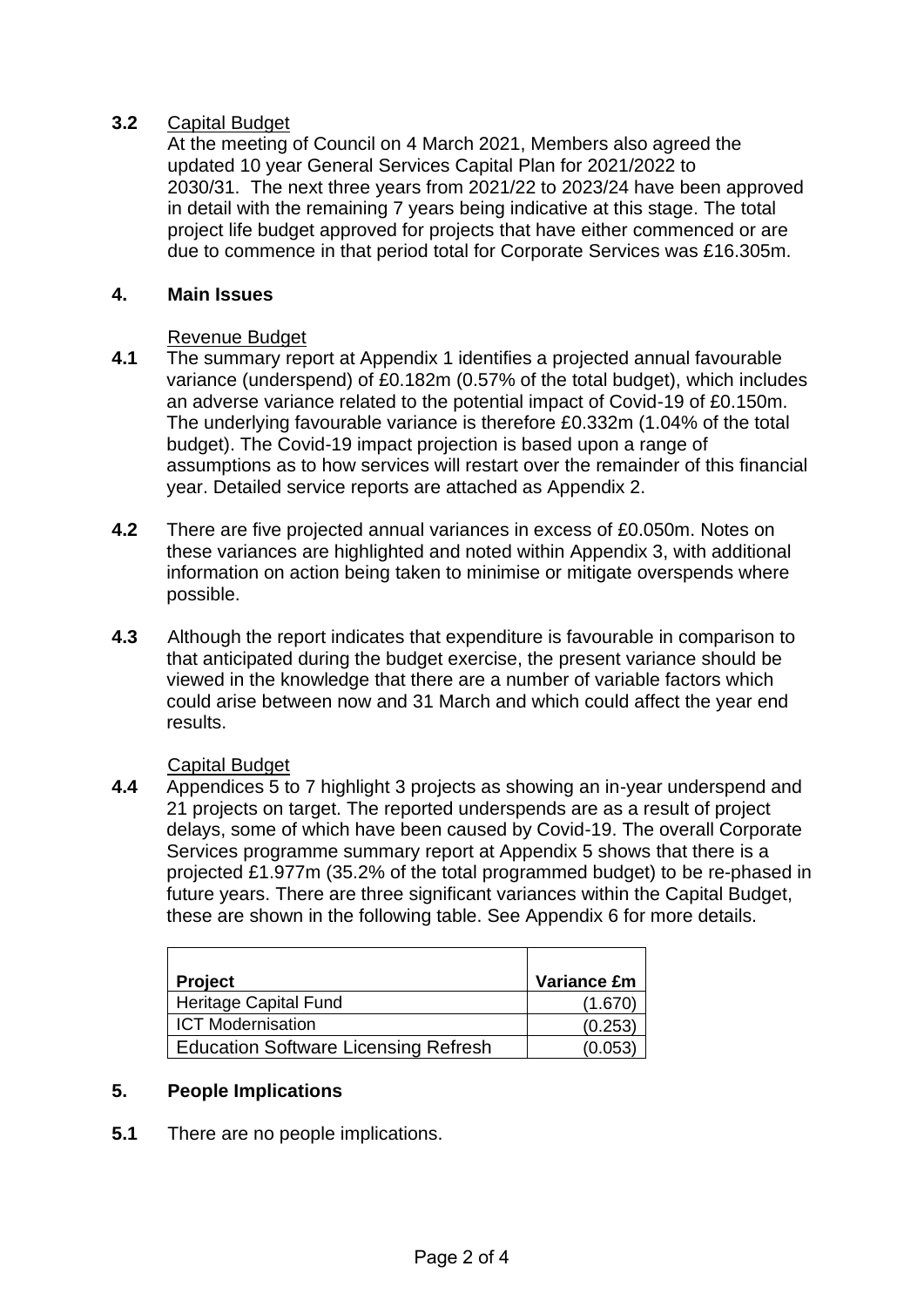## **6. Financial and Procurement Implications**

- **6.1** Other than the financial position noted above, there are no financial or procurement implications from this budgetary control report.
- **6.2** Agreed management adjustments for 2021/22 are monitored with current indications being that the saving of £0.197m will be achieved (see Appendix 4).

## **7. Risk Analysis**

**7.1** The main financial risks to the ongoing financial position relate to unforeseen costs being identified between now and the end of the financial year. This can affect all service areas

## **8. Equalities Impact Assessment (EIA)**

**8.1** No equalities impact assessment was required in relation to this report.

## **9. Consultation**

**9.1** All services involved in delivering the revenue and capital budgets have been consulted in the compilation of this report.

#### **10. Strategic Assessment**

**10.1** Proper budgetary control and sound financial practice are cornerstones of good governance and support Council and officers to pursue the 5 strategic priorities of the Council's Strategic Plan. This report forms part of the financial governance of the Council.

### \_\_\_\_\_\_\_\_\_\_\_\_\_\_\_\_\_\_ **Stephen West Strategic Lead Resources**

**Date: 11 November 2021**

| <b>Person to Contact:</b> | Adrian Gray, Finance Business Partner<br>Council Offices, 16 Church Street, Dumbarton<br>Telephone: (01389) 737838<br>E-mail: adrian.gray@west-dunbarton.gov.uk |                                                                                                                 |
|---------------------------|-----------------------------------------------------------------------------------------------------------------------------------------------------------------|-----------------------------------------------------------------------------------------------------------------|
| <b>Appendices:</b>        | Appendix 1 -<br>Appendix 2 -                                                                                                                                    | Revenue Budgetary Control 2021/22<br>- Summary Report<br>Revenue Budgetary Control 2021/22<br>- Service Reports |

\_\_\_\_\_\_\_\_\_\_\_\_\_\_\_\_\_\_\_\_\_\_\_\_\_\_\_\_\_\_\_\_\_\_\_\_\_\_\_\_\_\_\_\_\_\_\_\_\_\_\_\_\_\_\_\_\_\_\_\_\_\_\_\_